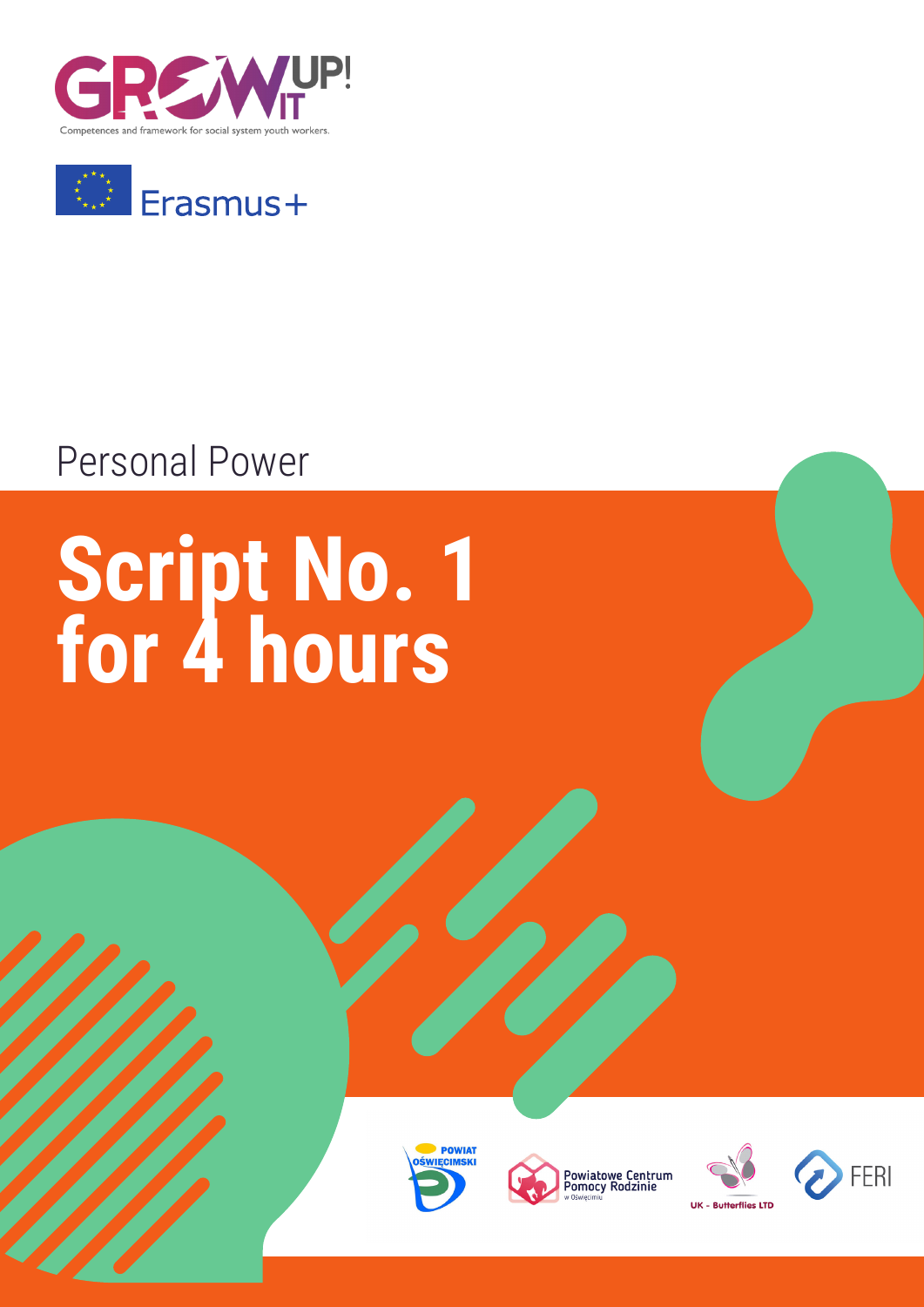

#### Wyzwania, do których podchodzi się we właściwy sposób, są do pokonania. **Lionel Shriver**

#### BE SMART method **Script No. 1 for 4 hours**

| <b>I INFORMATION</b><br>Duration of classes<br>$\bullet$<br>Recipients of the classes<br>$\bullet$<br>Number of participants<br>$\bullet$<br>Working methods<br>$\bullet$<br>$\bullet$<br>Materials needed for the meeting<br>$\bullet$<br>Purpose of the workshop<br>$\bullet$<br>$\bullet$<br>$\bullet$ |                               |           |                         |                                                                                                               |           |           |           |           |           |            |            |           |                                                   | $\bullet$<br>$\bullet$<br>$\bullet$ | $\bullet$<br>$\bullet$<br>$\bullet$<br>$\bullet$ |                        |                        |                        |
|-----------------------------------------------------------------------------------------------------------------------------------------------------------------------------------------------------------------------------------------------------------------------------------------------------------|-------------------------------|-----------|-------------------------|---------------------------------------------------------------------------------------------------------------|-----------|-----------|-----------|-----------|-----------|------------|------------|-----------|---------------------------------------------------|-------------------------------------|--------------------------------------------------|------------------------|------------------------|------------------------|
| $\bullet$<br>$\bullet$<br>$\bullet$<br>$\bullet$                                                                                                                                                                                                                                                          | <b>II INTRODUCTION</b>        |           | Establishing grup rules | Introduction to the topic of classes<br>Introduction of the trainer/trainer<br>Ice breaker: Group integration |           |           |           |           |           |            |            |           |                                                   |                                     | $\bullet$<br>$\bullet$                           | $\bullet$<br>$\bullet$ | $\bullet$<br>$\bullet$ | $\bullet$<br>$\bullet$ |
|                                                                                                                                                                                                                                                                                                           | <b>III MERITORITY</b>         |           |                         |                                                                                                               |           |           |           |           |           |            |            |           |                                                   |                                     | $\bullet$                                        | $\bullet$              | $\bullet$<br>$\bullet$ | $\bullet$<br>$\bullet$ |
|                                                                                                                                                                                                                                                                                                           | IV CONCLUSION OF THE WORKSHOP |           |                         |                                                                                                               |           |           |           |           |           |            |            |           |                                                   |                                     |                                                  |                        |                        |                        |
|                                                                                                                                                                                                                                                                                                           | <b>V ANNEXES</b>              |           |                         | $\bullet$                                                                                                     | $\bullet$ | ۸         |           |           |           |            |            |           |                                                   |                                     |                                                  |                        | $\bullet$              | $\bullet$              |
|                                                                                                                                                                                                                                                                                                           | <b>VI EVALUATION SURVEY</b>   |           |                         |                                                                                                               | $\bullet$ | $\bullet$ | $\bullet$ | $\bullet$ | $\bullet$ | $\bullet$  | $\bullet$  | $\bullet$ | $\begin{array}{c} \bullet \\ \bullet \end{array}$ | $\bullet$                           | $\bullet$                                        | $\bullet$              | $\bullet$              | $\bullet$              |
|                                                                                                                                                                                                                                                                                                           |                               |           |                         |                                                                                                               | $\bullet$ | $\bullet$ | $\bullet$ | $\bullet$ | $\bullet$ | $\bullet$  | $\bullet$  | $\bullet$ | $\bullet$                                         | $\bullet$                           | $\bullet$                                        | $\bullet$              | $\bullet$              | $\bullet$              |
|                                                                                                                                                                                                                                                                                                           | $\bullet$                     | $\bullet$ | $\bullet$               | $\bullet$                                                                                                     | $\bullet$ | $\bullet$ | $\bullet$ | $\bullet$ | $\bullet$ | $\bullet$  | $\bullet$  | $\bullet$ | $\bullet$                                         | $\bullet$                           | $\bullet$                                        | $\bullet$              | $\bullet$              | $\bullet$              |
|                                                                                                                                                                                                                                                                                                           | $\hat{\phantom{a}}$           | $\bullet$ | $\bullet$               | $\bullet$                                                                                                     | $\bullet$ | $\bullet$ | $\bullet$ |           |           |            |            | $\bullet$ | $\bullet$                                         | $\bullet$                           |                                                  |                        |                        |                        |
|                                                                                                                                                                                                                                                                                                           | $\bullet$                     | $\bullet$ | $\bullet$               | $\bullet$                                                                                                     | $\bullet$ | $\bullet$ | $\bullet$ |           |           |            |            | $\bullet$ | $\bullet$                                         | $\bullet$                           | $\bullet$                                        | $\bullet$              |                        |                        |
|                                                                                                                                                                                                                                                                                                           | $\bullet$                     | $\bullet$ | $\bullet$               | $\bullet$                                                                                                     | $\bullet$ | $\bullet$ | $\bullet$ | $\bullet$ | $\bullet$ | $\bullet$  | $\bullet$  | $\bullet$ | $\bullet$                                         | $\bullet$                           | $\bullet$                                        |                        |                        |                        |
|                                                                                                                                                                                                                                                                                                           |                               | œ         | $\bullet$               | $\bullet$                                                                                                     | $\bullet$ | O         |           |           |           |            |            |           |                                                   |                                     |                                                  |                        |                        |                        |
|                                                                                                                                                                                                                                                                                                           | $\bullet$                     | $\bullet$ | $\bullet$               | $\bullet$                                                                                                     | $\bullet$ | $\bullet$ | $\bullet$ | $\bullet$ | $\bullet$ | $\bigcirc$ | $\bigcirc$ | $\bullet$ | $\bullet$                                         |                                     |                                                  |                        |                        |                        |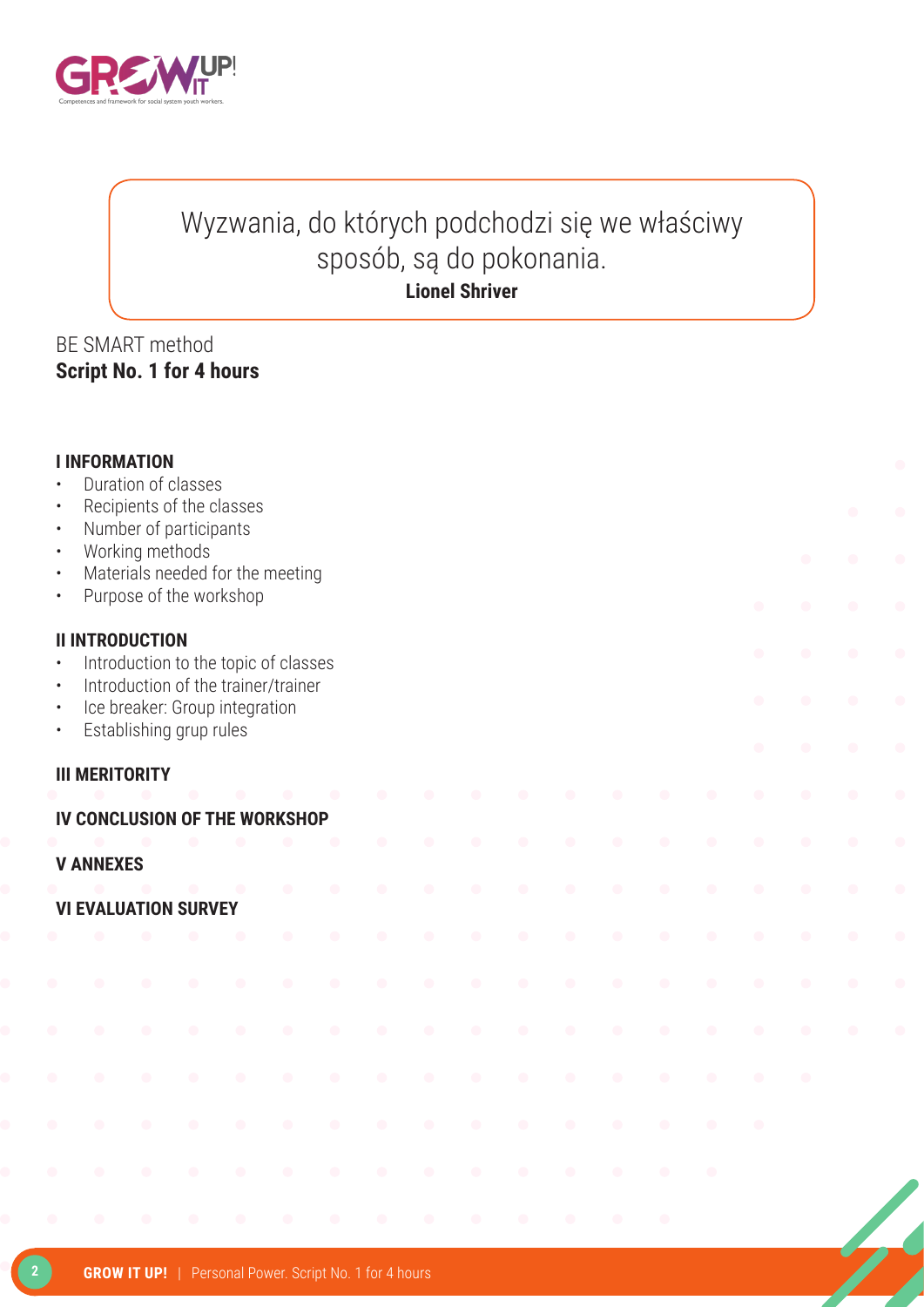

### **I. General information**

The duration of the class:

4 hours

#### Recipients of the classes:

The recipients of the workshops are groups of young people (girls and boys) between 13 and 18 years of age, who are the pupils of care and educational institutions, youth education centres, foster families, educational centres, schools. The script can be used by all other people interested in the subject of an interview, including preparation of a young person entering the labour market to participate in an interview on the basis of skillfully transforming destructive beliefs into those which will be supporting or healthy for young people.

#### Number of participants :

Workshop group for 12 people of both genders. It is also possible to conduct a workshop in a smaller group of at least 8 people, depending on the conditions of the premises.

#### Proposed working methods:

- Active ways of conducting classes: group work  $\bullet$
- Active ways of teaching: working in pairs  $\bullet$
- Individual work  $\bullet$
- Brainstorming
- Imagining techniques
- Psychoeducation
- Mini lecture

#### Sample materials needed for the meeting:

- Work cards
- Markers
- Sticky notes,
- Flipchart,
- Pens,
- Printed work cards and information cards for participants
- **Certificates**
- Evaluation survey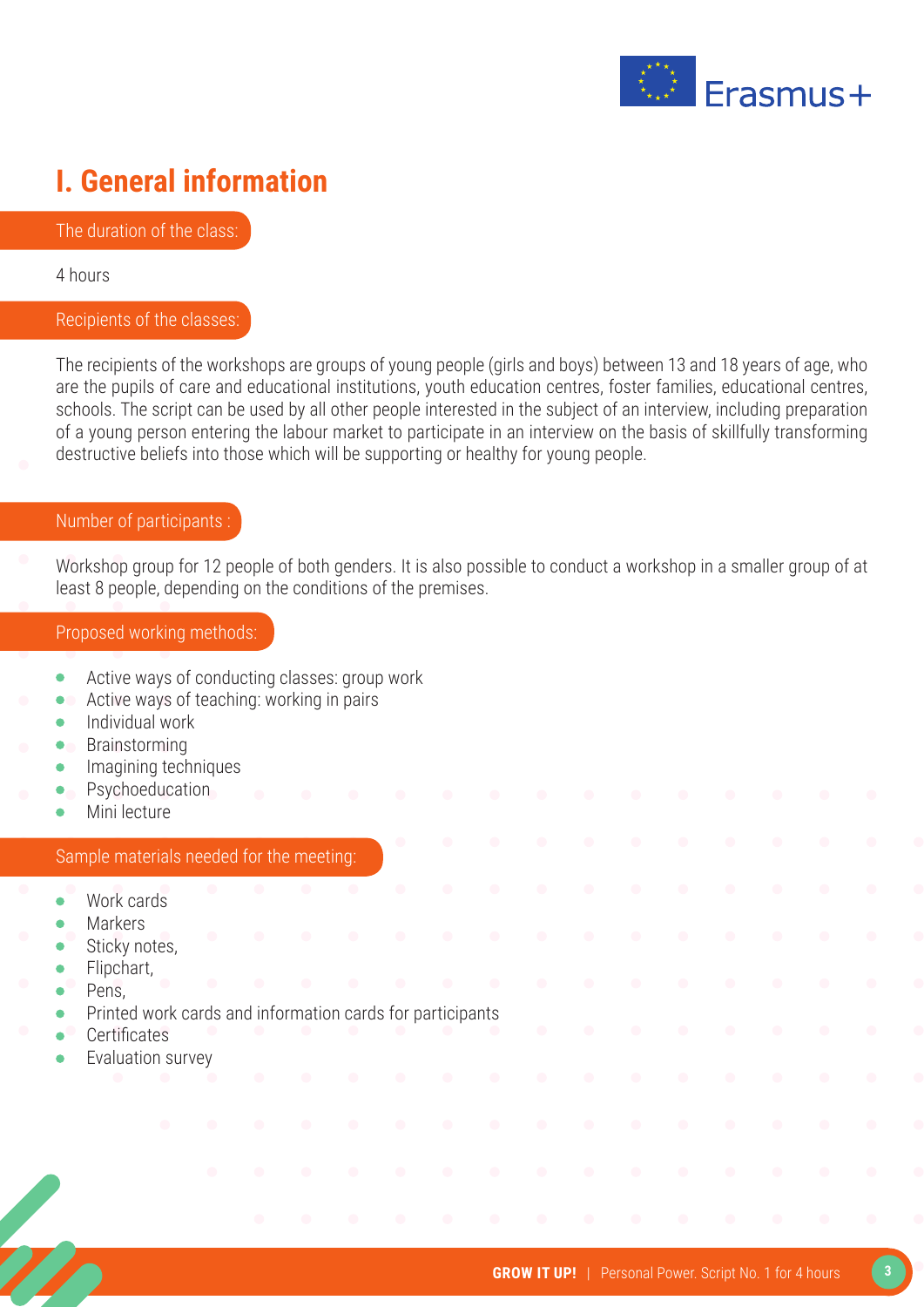

#### **Coursework**

The main objective is to strengthen the competence to transform destructive beliefs into those that will be supportive or healthy for young people. It assumes finding in youth the potential, self-acceptance and wise selfliking. It puts emphasis on getting to know oneself, self-acceptance, liking oneself and one's flaws, getting rid of barriers, gaining awareness of one's own resources, ability to cope with stress, and thus acquiring such skills which will allow us to satisfy our needs so that going through the recruitment process in the situation of applying for jobs is easier and more conscious.

#### **The following results are planned to be achieved by the participants:**

- Acquiring knowledge of one's beliefs about one's own competence
- Acquiring knowledge on how to deal with stressful situations during an interview
- Acquiring the ability to think rationally based on 5 RTZ questions.
- Increased self-confidence
- Increased self-esteem
- Improvement of self-esteem

- Acquisition of competences concerning personal development in the field of raising personal and professional competences.

After or even during the process of vocational education, we apply for a temporary job still learning, holiday or permanent, according to our professional qualifications, but not always. Sometimes, in spite of our professional competences and skills acquired, we still hesitate to take up a job in our profession, being convinced that we are not "good enough" or that "others are better". Dysfunctional assumptions may be triggered, e.g. "you will definitely not get this job". so we can feel stressed out during the interview. Talking to a future employer is like starting a competition - we feel nervous, we want to win, and our body is filled with adrenaline. And just like in sporting skirmishes, during the qualification meeting a solid preparation brings us closer to the podium. What is most important during the interview?

The question about your advantages and disadvantages will be asked at each of your interviews. Candidates hate it!

If you are among them, or if you are wondering:

"Which of your strengths are best presented to your employer?"

"How do you answer the question about your weaknesses?"

"What influence does the answer to the question of strengths and weaknesses at an interview have on the employment decision?" During the workshop, young people will learn how to make a first impression.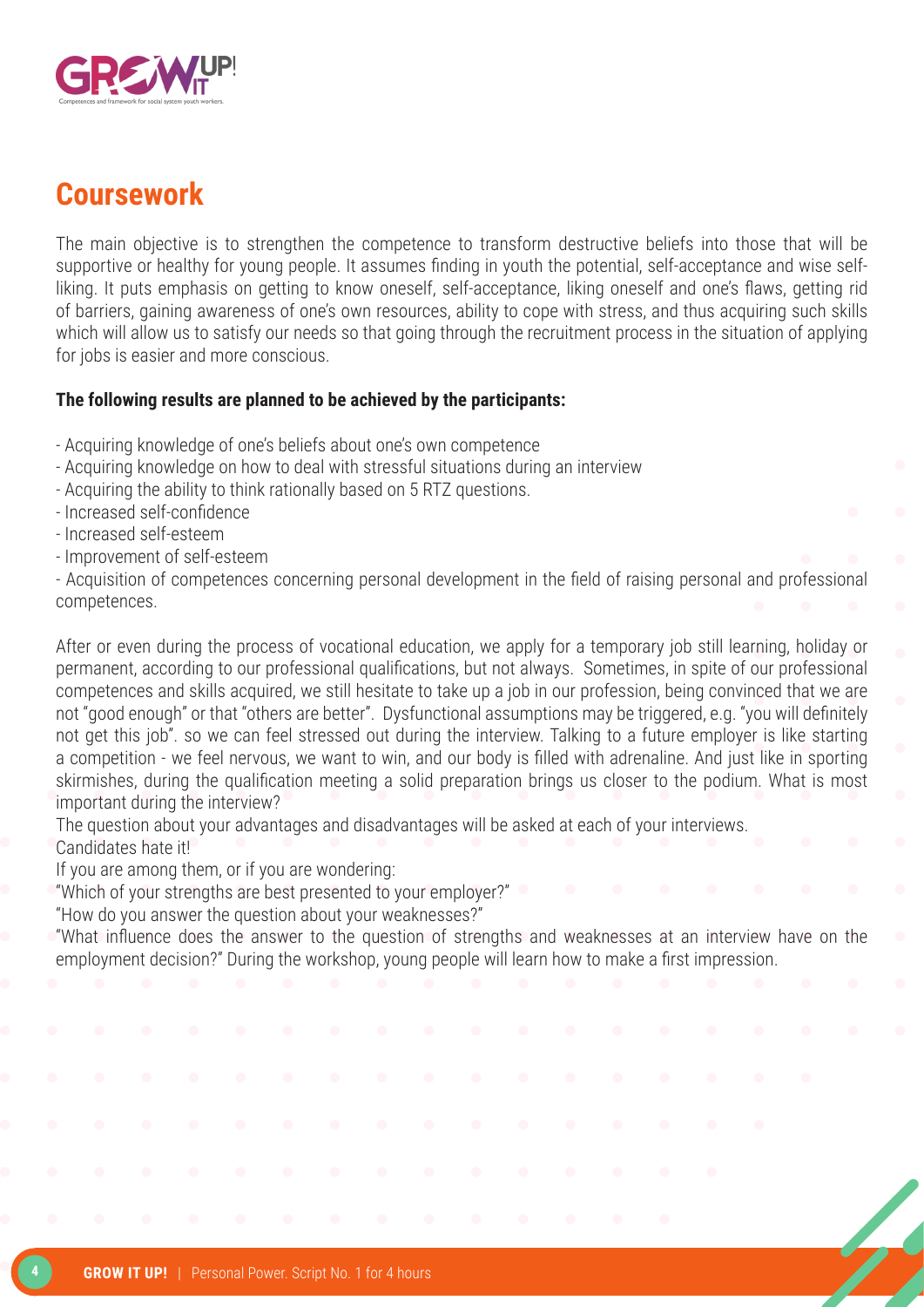

### **The teacher/teachers move. Welcome - ( 5 min)**

- Name
- Education,
- Professional experience
- Interests

3. Group rules - (10 min)

The trainer distributes colourful sticky notes to participants and asks the question: "To feel good and safe together, I need ...". It gives participants about 3 minutes. Example:

| What we do                | What we don't do                            |
|---------------------------|---------------------------------------------|
| We are kind to each other | We don't criticize each other               |
| We respect each other     | We don't use cell phones                    |
| We communicate a break    | We don't evaluate other people's statements |
|                           |                                             |

The leader collects the cards, reads them out loud, asks if everyone agrees to the rules if he sticks them on the flipchart sheet. After reading all the cards, the presenter asks if there is any rule that should be on the card (if participants still have a proposal we write it on the card and stick it on).

4. Questions about what we expect from the program. Verification of expectations - (10 min)

The trainer distributes one adhesive card to participants and asks them to write down their expectations from the BE SMART programme. He gives participants 3 minutes to do so. Then he collects the sheets of paper, reads questions / statements and discusses them.

#### 5. Garage - (5 min)

The instructor takes out a previously prepared A4 card /flipchart with the inscription "GARAGE" and a marker and informs the participants what a garage is: "garage - during the breaks in the garage each of you can write down your question about the content and course of the workshop. We will answer them after the break.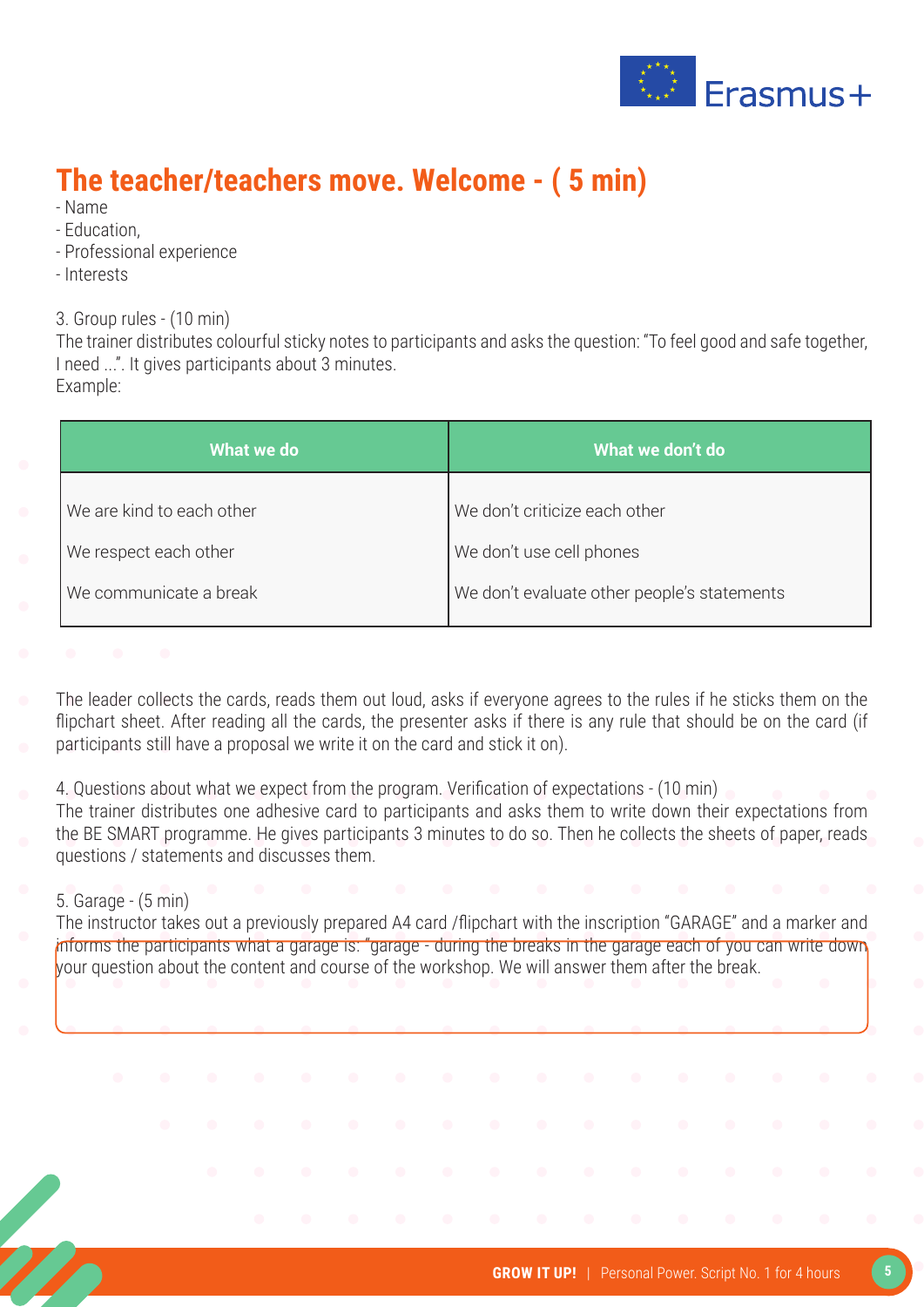

### **Meritories**

Introduction to the programme. (10 min)

The ability to acquire knowledge, communicate, adapt to new unknown places and situations is one of the key human competences that can be used to adapt quickly, recognize opportunities, ensure one's safety. These skills translate into family and professional life. When making a decision about change, a person has to take into account that it always entails a consequence. It is often the case that it is directly connected with loss and profit. Young age, the need for belonging, acceptance, the need for quick profit, can influence the rational judgment of one's own abilities, resulting in resignation from school and lack of education. They are often exposed to dishonest employers, human trafficking, sexual exploitation, abuse or participation in crime. As adults, it is our job to understand these many factors that have a clear need for a young person. Hence, the way we communicate in a youth-adult relationship is crucial. Communication based on partnership, trust and acceptance of the relationship will enable us to establish cooperation. It will help us understand and show respect for our recipient, respect his autonomy, i.e. accept his own decisions. Active empathy, i.e. actively supporting the good of another person and putting his or her needs first, will bring us closer to knowing many paradigms affecting the situation in which our recipient has just found himself or herself. Our work is to focus on extracting resources, finding strengths and obligatorily maintaining autonomy, we are ready to admit that the man opposite is an EXPERT, not us!

As specialists we accompany this man, we do not interfere with his decisions, the way he perceives the world the problem, we do not undermine or diminish the rightness of this choice. Orientation, which means a constant process of searching for and sustaining the direction in which our recipient wants to go, will be important. Let us remember that it is the recipient who decides whether and how to strive for change-it is not possible to deprive them of this right.

Our overriding task is to support. It may happen that a person needs expert information from an adult, so you should focus on bringing out the information the person has about the issue. In the next step, when referring to the reported issue, we ask for permission to provide information, then we ask for feedback on how the person understands the information provided by us. The sense of causality, the decision making of the person we work with, is influenced by the process of evoking and strengthening internal motivation, based on a world of values, desires, needs, reasons and commitment and expression of readiness, and then by capturing the words and attitudes that speak for change, calling them in direct conversation. Strengthening confidence in our own effectiveness and achieving an autonomous concept for change gives us a very high probability of achieving an optimal plan, which includes both developing a commitment to change and formulating a concrete action plan. The basis and foundation for working in the Spirit of Motivating Dialogue (DM) with the other person is the OARS tool, which is explained and described below.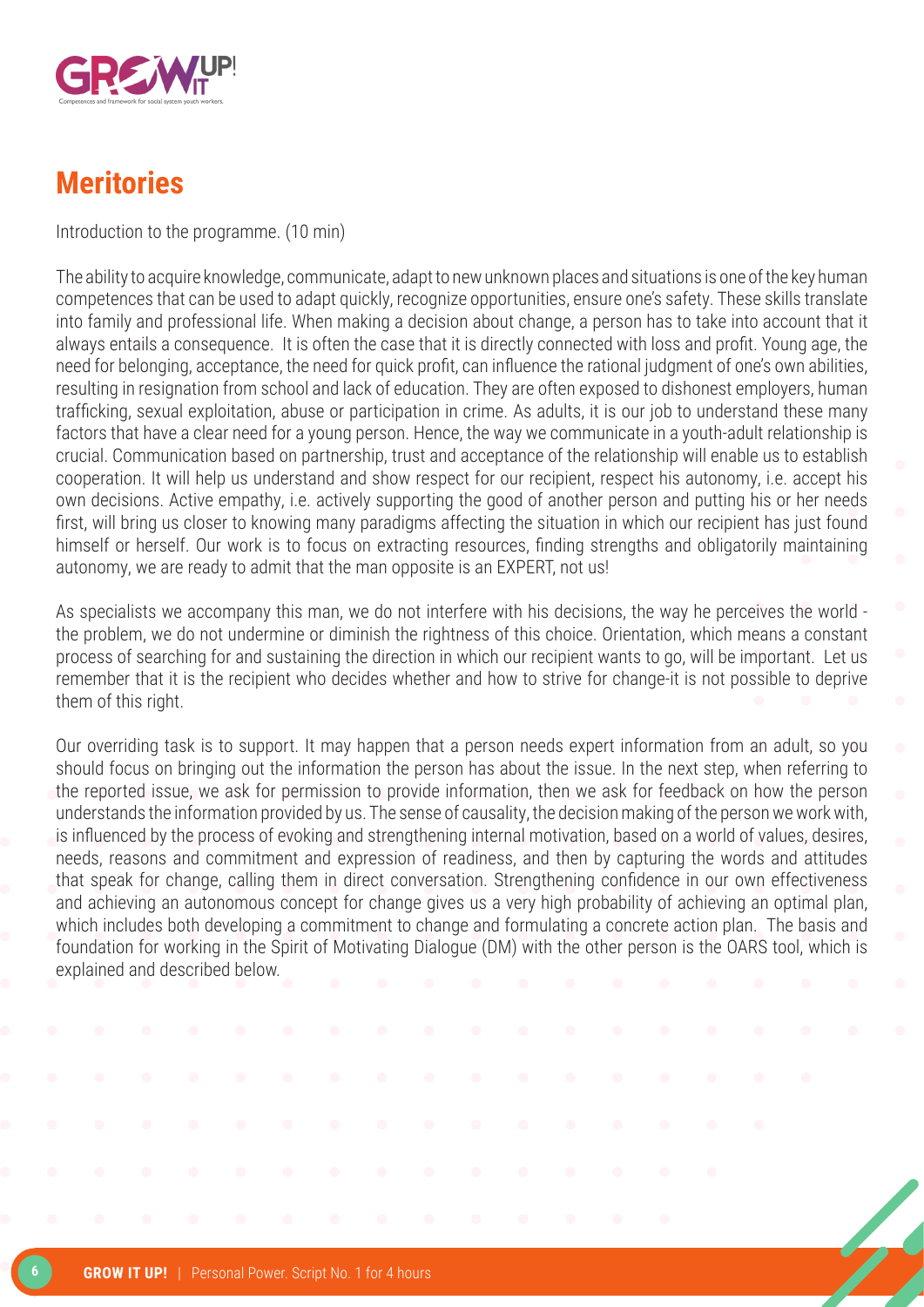

OARS tools (oars) Open-ended questions (Open questions); like., - What do you think...?

- How do you think...?

Let's avoid questions starting with why and when

- - NO. When was the last time you ate candy? is a closed question
- Yeah. Whatould you like to tell me about your diet opening question.
- - No. Why do you avoid going to math? closed question
- Yeah. How are you doing at school? opening question

Dowartościowania (Affirmations)

Ī

Remember to make them real and authentic!

- JOHNNY: Yesterday I was in class at that zolza and I sat down the whole lesson.
- DOROSŁY : If you decide to do so, you can achieve your goal despite the difficulties.
- Reflections apt empathy, promoting autonomy
- We can easily repeat the last sentence after the young man, we can talk about our own interpretation, how we understand him, his behaviour or his emotional state. This is an elaborate paraphrase.
- JOHNNY: Yesterday I was in class at that zolza's and I sat down the whole lesson. DOROSŁY: You were in class yesterday Despite the difficulties between you two, you went to class. You know that attendance is influenced by passing the course. You want to finish this school/class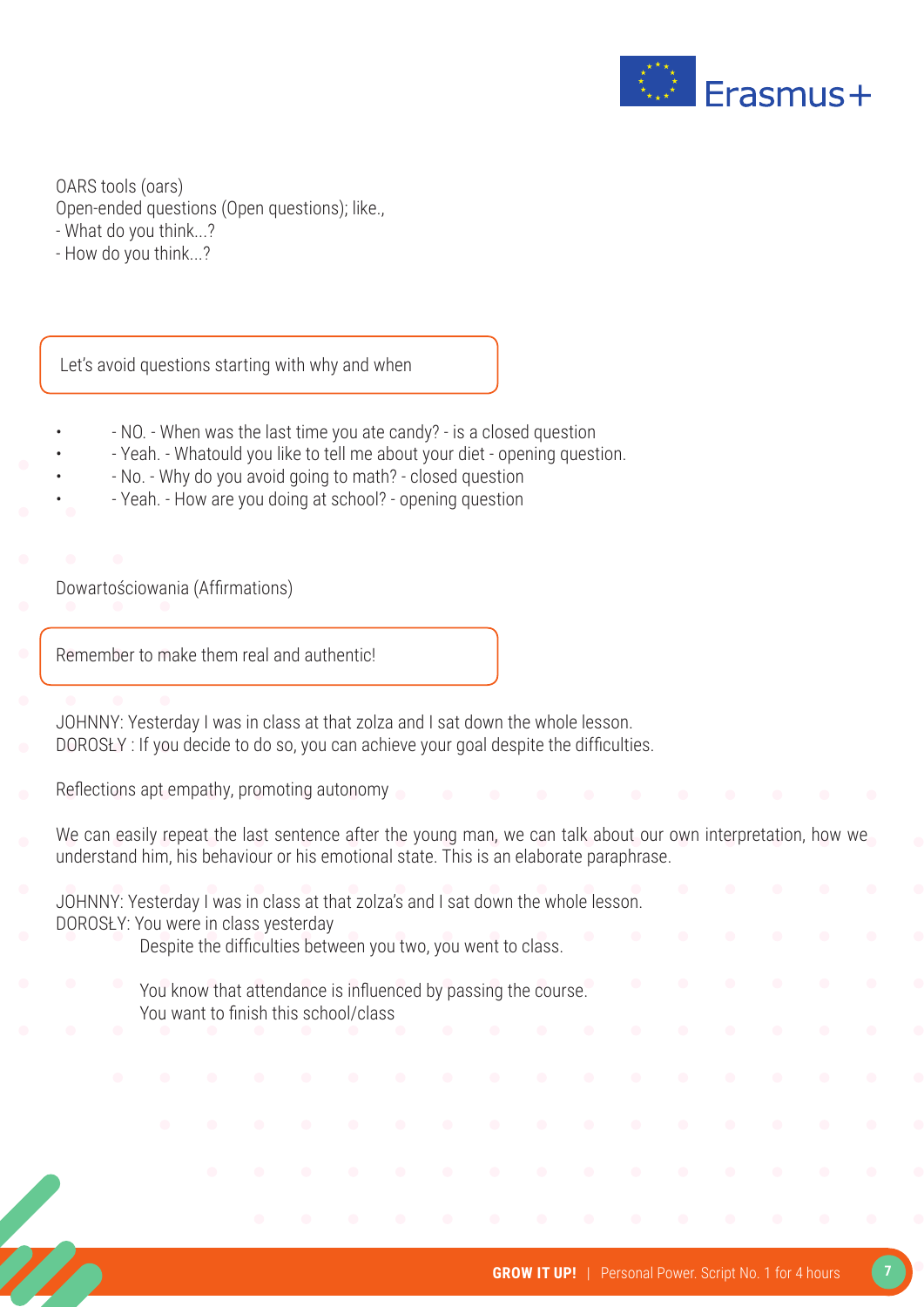

#### **Podsumowania (Summaries)**

Every few questions/reviews can summarize what we have heard so far, how we understood it and how we understand the direction a person is going in.

Our way of being authentic must be authentic, and we must refrain from reflexing to fix, to ask multiple questions (ratio 1 opening question = min 2 reflections).

The workshops are primarily aimed at building a sense of self-activity, a skilful search for resources, a way to ask questions and an openness to speaking out how we understand someone. Understanding the importance of the scheme of thinking, asking questions, deepening knowledge, researching one's own resources, creating a plan containing answers to possible threats resulting from choices made.

#### **Mini lecture (10 min)**

#### A conscious career path – GOING ABROAD

What is a career path? Maybe it's important? Maybe it affects our future, what do you think about it? What are your experiences to date in this area? - possible extraction of information about the knowledge the participants have and after their statements, you should ask for permission if we can provide additional information.

According to the PWC report (a global network of companies that provides accounting, auditing and advisory services) "(Unconscious career choices", nowadays as many as 40% of young people believe that studies do not prepare them for work. In secondary schools 62% of students have declared professional plans. The fact is that the key factor in choosing a university is the real possibility of realizing one's passion and as many as 90% of the respondents were in favour of it.

The main factors determining us to choose one or another professional direction are the profits we gain from it. For everyone it can be something different, money, personal development, realization of passions, or maybe someone has another idea?

At what stage do our professional plans are being clarified, what affects them? Maybe you have an idea? People make different decisions in life, mainly based on their needs, desires. It is natural to have a need and satisfy it, as well as a desire, resulting in the idea of how to get it. Usually we have enough money, but we have to get it. At a young age, we often ask for it from our older and working parents, but there comes a time when we want to earn "our own", because it will be "mine" exclusively.

How can you gain experience and professional skills? Often young people, in order to gain experience, undertake volunteering in places that they associate with their later professional development. They take advantage of the possibility of apprenticeships, undertake internships. At each of these stages it may be important to talk to a career counsellor, do competence tests, ask your friends.

During the workshop we will have the opportunity to ask ourselves questions, think about possibilities, look at our resources, desires and expectations. We will focus on finding our strengths and try to plan how we can use our potential and choose the path that is beneficial for us. It happens that young people, influenced by someone or something, make an impulsive decision to drop out of school and go abroad

What do you think of that now? **Was something important to you?**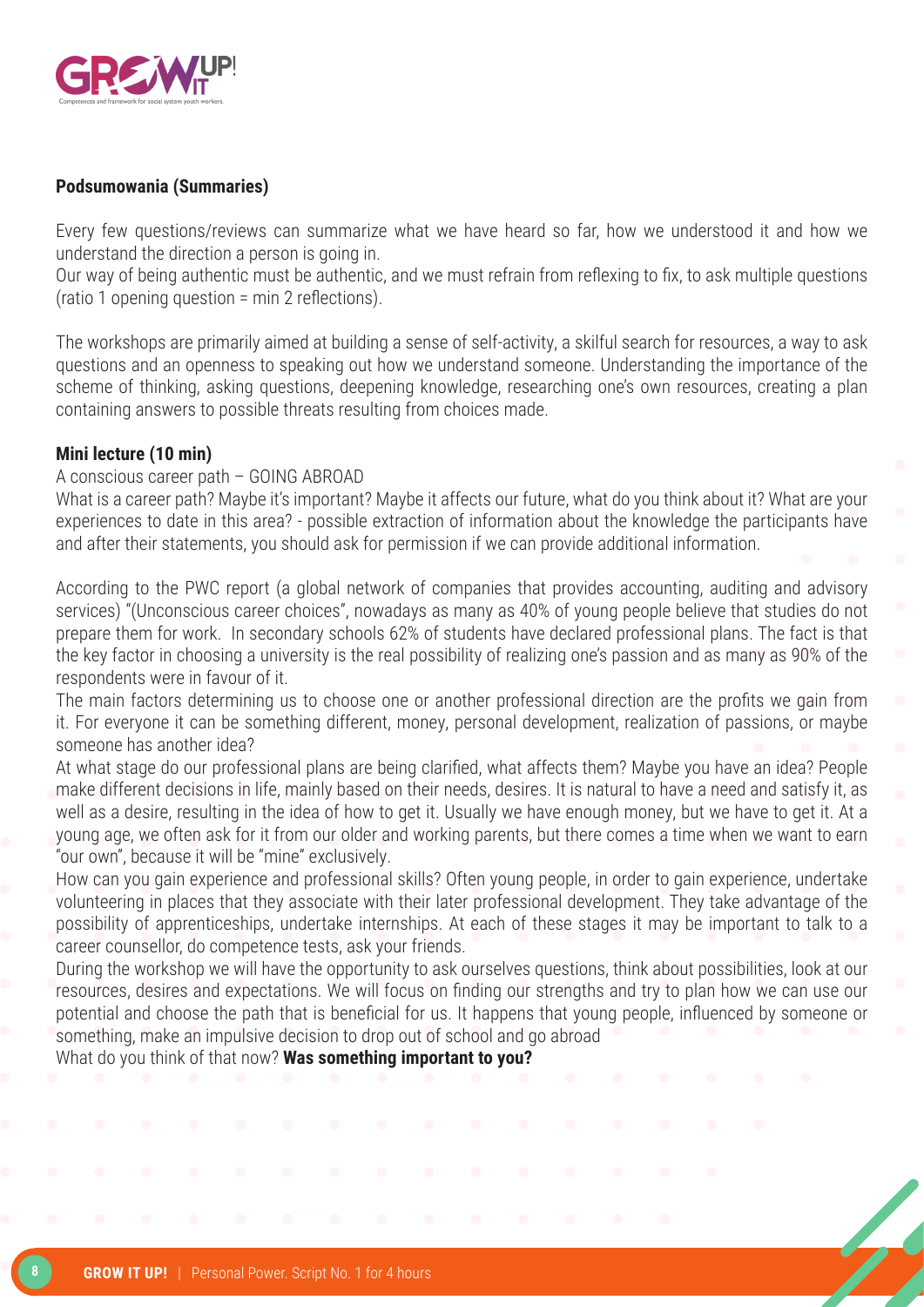

### **Exercise 1 Icebreaker Introduction of participants (20 min)**

The presentation is started by the leader to embolden the group.

My name is ... ( the leader gives his name) and I ask you to stand together in a circle.

The participants form a circle. The leader gives instructions on how to present oneself: Please give your name first, adding some specific movement e.g., My name is X( give your name) whi-le scratching on your ear or clapping, and then point to the first person on your left or right say-ing: I ask you to repeat my name and add your name and movement, the next participant ask you to continue the scheme. The game goes around the circle until a beginner has to repeat the names and movements of each participant.

When the group has gained energy, ask the participants to pair up, face each other and form a closed circle. The person inside is standing backwards to the center of the circle and the other person is standing opposite. The instructor informs that he will announce the topics to be discussed and the participants will be able to talk for sixty seconds each. It is important to encourage people to give each other the opportunity to speak to each other before the beginning. After sixty seconds, the presenter says STOP or uses an agreed tone (classic) and asks the people in the outer circle to move one person to the right or left, giving the next topic of conversation. The possibility of directing the topics allows the group to adapt to their needs.

Some sample topics:

- What's good news for you?
- How do you deal with difficult situations?
- What do you think about work?
- How would you handle yourself abroad?
- What are your strengths?
- What are your expectations of your professional life?
- If you had 10,000, what would you spend it on?
- How did I deal with the last problem?
- What people and in what situations can I count on?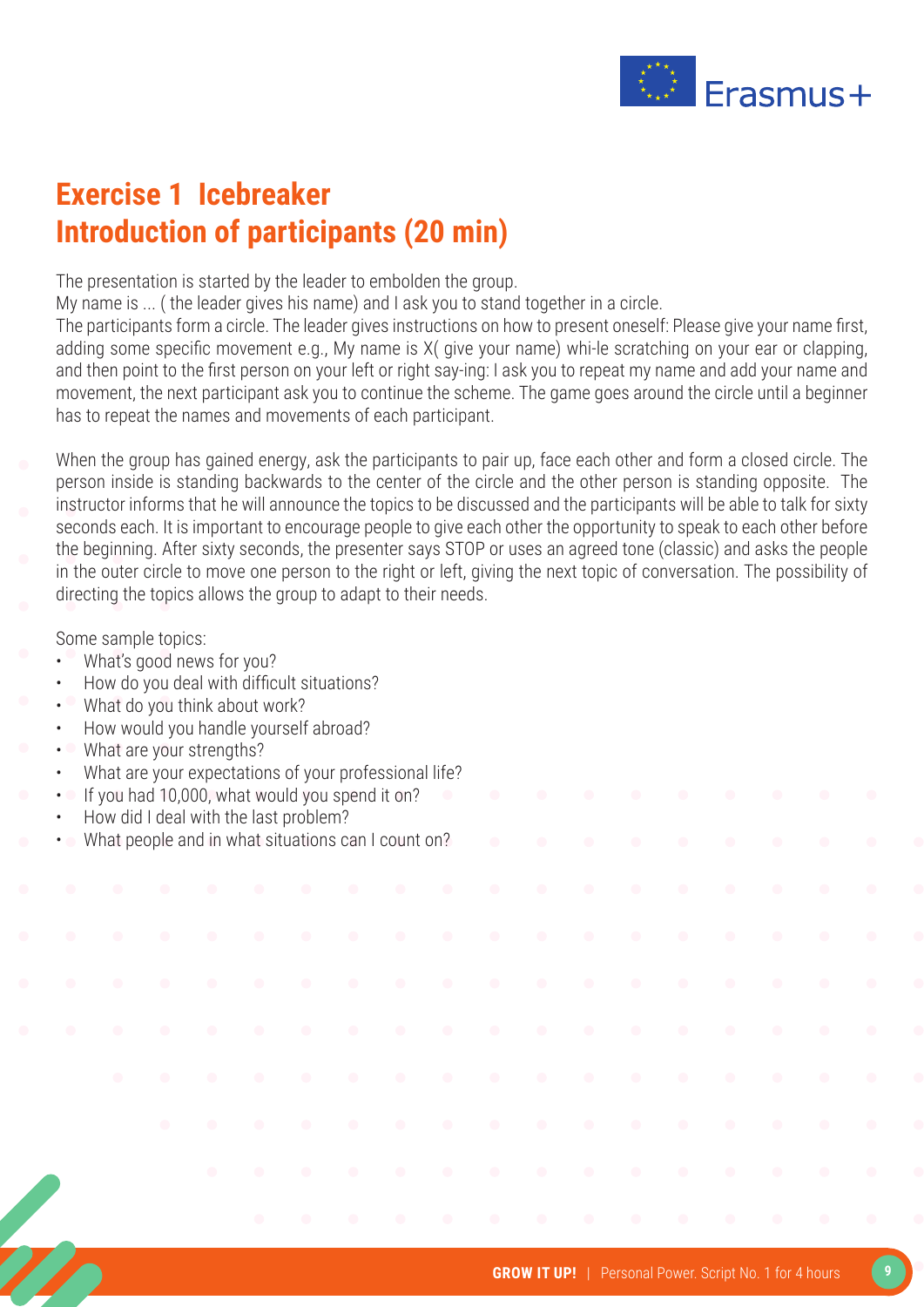

### **Zadanie 2. Around my desires, around my needs. (20 min)**

The trainer distributes prepared sheets of paper on which participants will write down answers related to selfknowledge about reasons and motivation for considering the question What kind of life do you want, how do you imagine it (would be different than now)? It makes sense to look at the areas of your life that you want to change, especially when it has a significant impact on your life: interrupting your education, going abroad to do your work and gaining the necessary knowledge to minimize losses/threats . This gives us the opportunity to identify the things we want to change, to set priorities and to scale up our possibilities. The leader informs the group that these are individual work cards, but also informs that after completing the exercise, people willing to share the contents of their work cards with the group. It may turn out that people from the group have similar needs, and this will give space for discussion or interruptions.

#### **Work card 1**

Think for a moment and answer the questions:

- what life you want,
- as you can imagine it
- would be different from now?

Remember, you can exchange any number of ideas. They are just for you and yours.

If you were now to choose the most important point for yourself, which would be and for what reasons?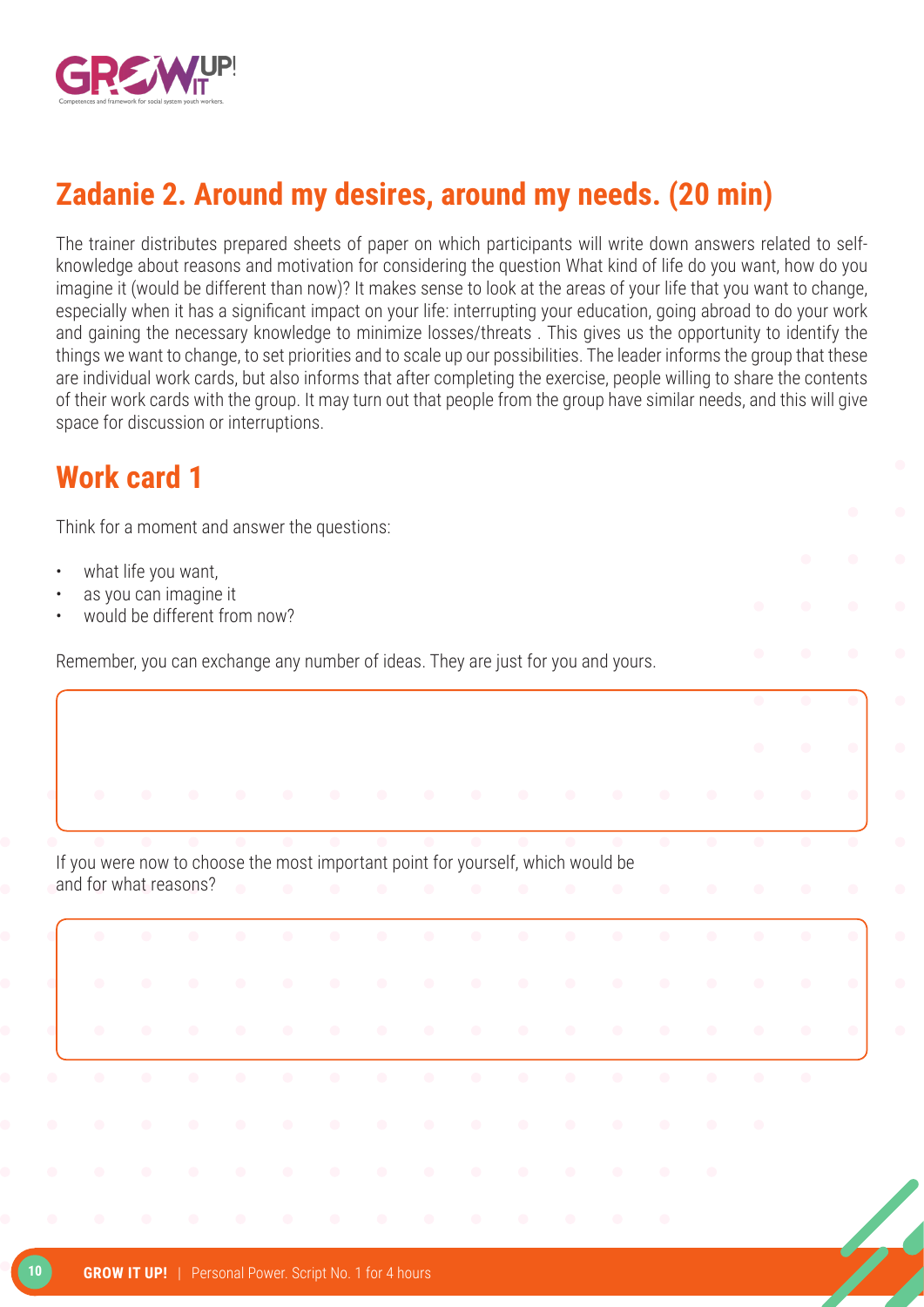

On a scale from 1 to 10, mark how important it is for you to achieve this goal.



Think for a moment and answer the question why you haven't marked a smaller number on the scale. For example, if you have marked 7, why didn't you mark 5. Next, write down what you would need to be higher on the scale.

### **Exercise 3. Hidden desires (15 min)**

Continuing the previous task, the trainer distributes work cards to participants 2 . He informs that he will also read the questions aloud. The questions refer to the goal, the change that each person has individually chosen in the previous task and asks to write the answers on work card 2.

Work card 2

1. Think for a moment and list the ways you want to achieve your goal.

2. Now focus on your capabilities and list the ways in which you can achieve your goal.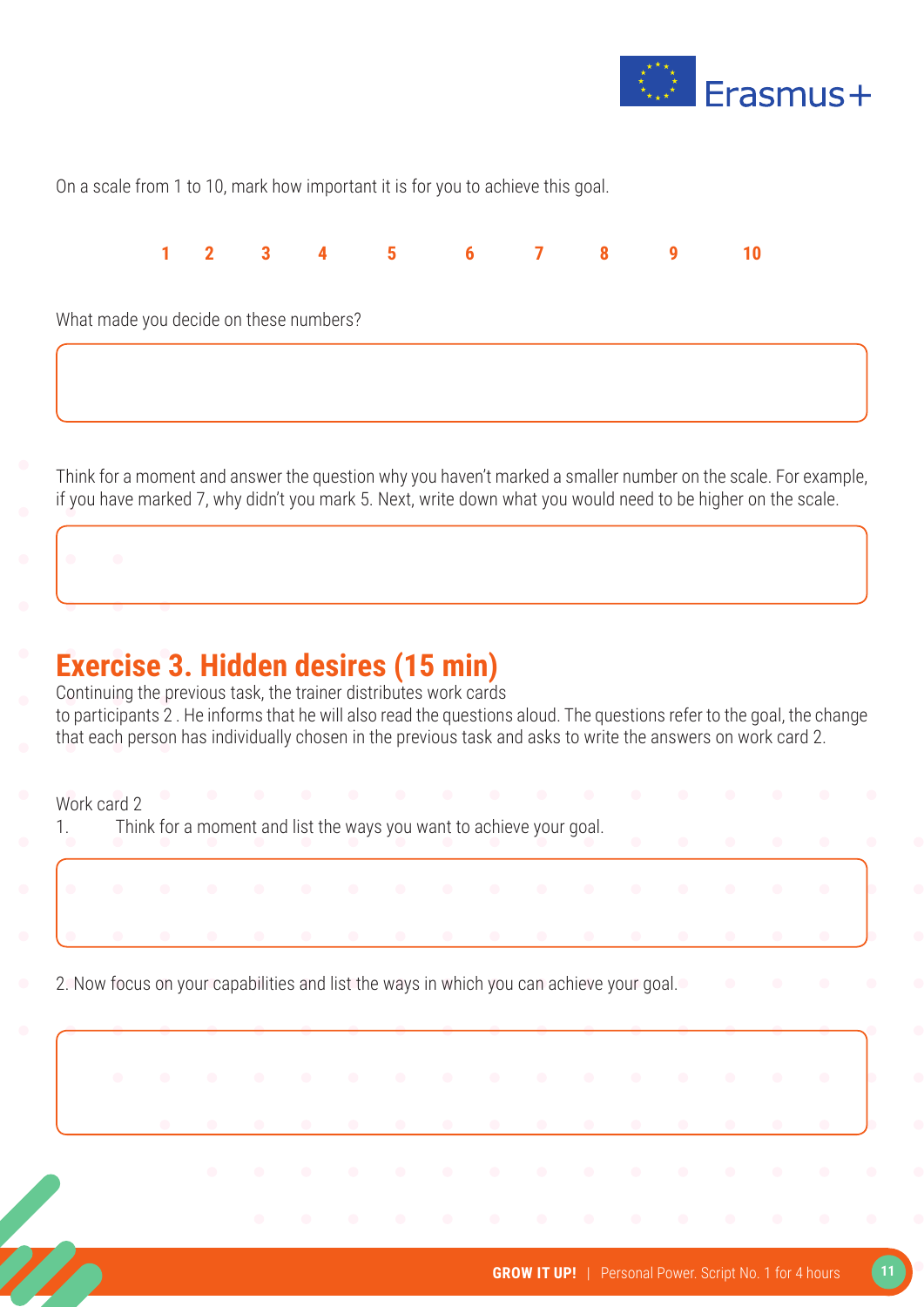

3. Think about it and write down the reasons why you should achieve this goal

4. What do you feel about the need to achieve this?

5. Your goal, its vision is already a little bit with you, the steps you have taken so far, which have brought you together to achieve it.

6. Which helped you to achieve similar goals, in your earlier life.

It is important that the trainer encourages them to write down the many variants that come to mind after each question asked, which will enable participants to look at needs and opportunities from a wider perspective. After completing the exercise, the trainer can ask the group members to share the content, comments, observations.

### **Task 4: Strengths (15 min)**

Teamwork in groups.

The leader asks for pairing. Then he asks the participants to talk about their strengths for two minutes alternately. The change is signalled after two minutes by a clap in the hands. At the end of the next two-minute cycle, the presenter asks the participants to give feedback on how and what the interlocutor heard. Instruct the participants that in the feedback we focus on talking only about the positive aspects: skills, abilities, and it may happen that the listener sees and talks about other not mentioned resources, which the speaker did not mention when talking about himself.

The next question will guide us to extract knowledge from the participants on how their strengths can bring them closer to achieving their goals.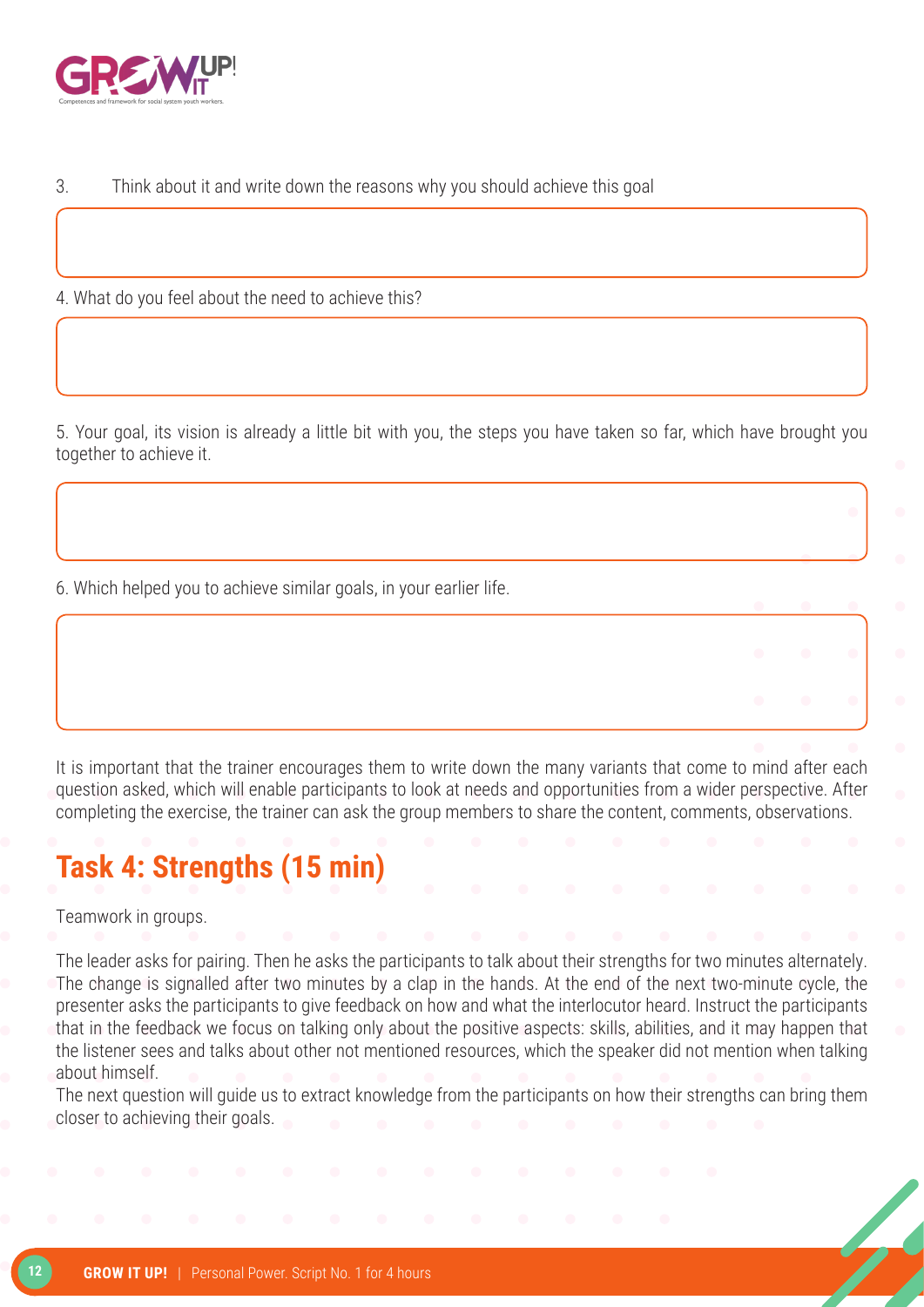

Next, he asks the participants to tell each other for one minute what can help, what other possibilities to achieve the goal of their partners they do not notice.

The final stage is for the young people to talk about the risks of achieving the goal.

#### Work card 3

#### **Subject of conversation**

Think for a moment and tell your listener about your strengths, at least five, and how you will use them to achieve your goal.

Group Question - Brainstorming: How awareness of your strengths can help you achieve your goal.

What opportunities do you see for achieving your partner's goal that he or she does not notice?

What dangers/obstacles you may encounter while achieving your goal.

### **Imagine your imaginative training - (15 min)**

The trainer asks the participants to sit comfortably in a chair so that their bodies can feel relaxed. He asks the participants to close their eyes and talking to them slowly, calmly, he puts them in a relaxed state by reading the instructions.

Information sheet 1: Instructions to be read during visualisation

Imagine you're in the place of your life when you've achieved your goal.

You are in a place known only to you.

Imagine this place: the continent, the state, the city, the village...

You're in a place you want to be.

Maybe you see buildings, maybe you see plants or maybe people or animals.

You move freely in a way known only to you. Imagine what that is. Maybe a car and maybe a train, a bike, you're walking.

What time of year is it? Which you see the year in the calendar, the month, the day of the month and the day of the week. What time of day is it? What color is the sky? What is the temperature and what do you smell? Can you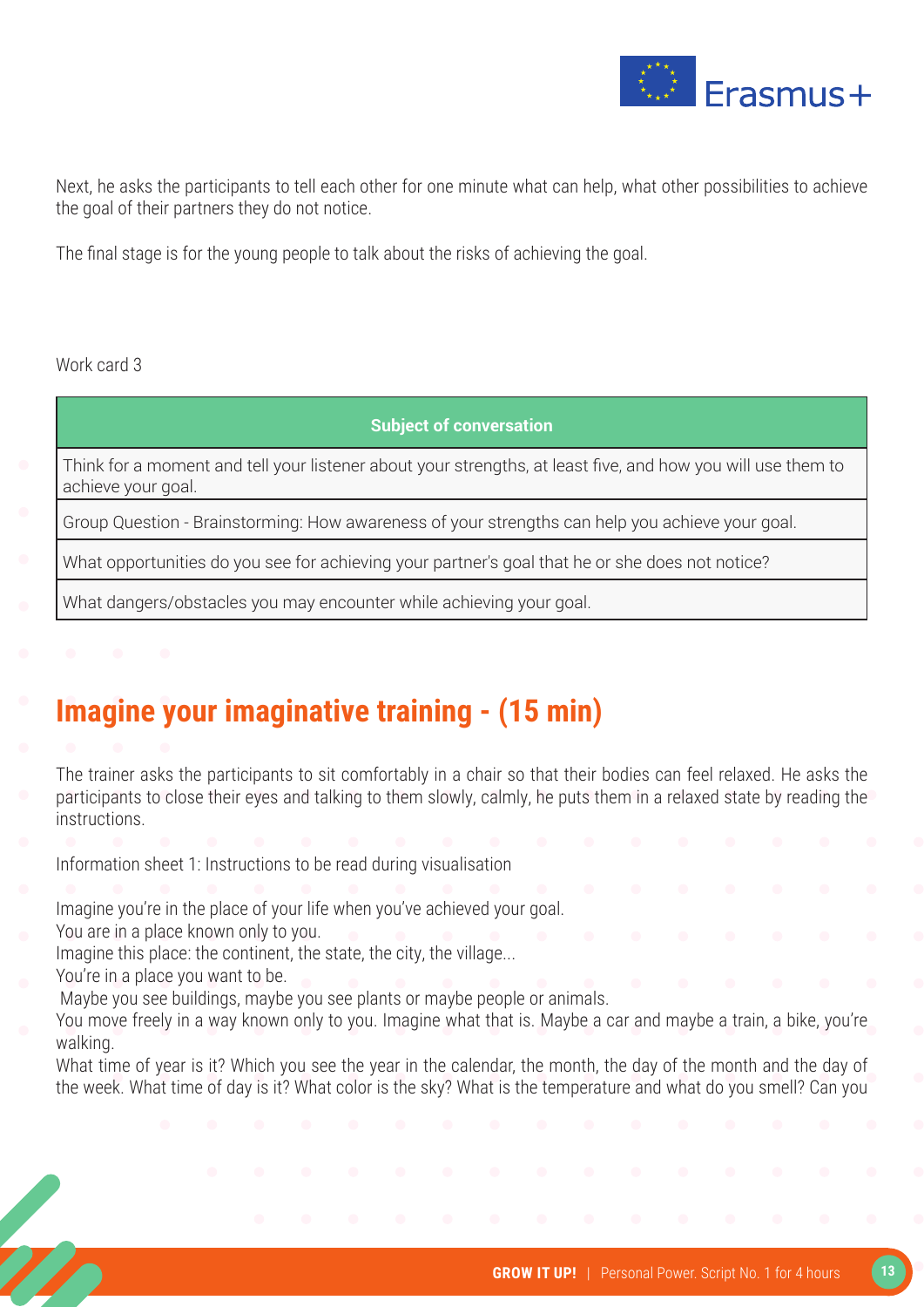

touch something? You're just working, or maybe resting after work. Maybe you're just meeting new people, where and how they are. How does it feel when you've achieved this ? What emotions accompany you when you are in the place you wanted to be. You are and you do the things you wanted to do. Remember how you got here when it was? Where were you, just before you reached your goal? On your way, you encountered obstacles, what they were like and how did you deal with them? What was the biggest challenge for you and what helped you to get here anyway? What were you worried about not being able to cope with? What new skills did you have to acquire to cope with the plan?? Maybe you could ask a friend, a specialist, a coach... what's his name and why you talked to him about it. You're at the beginning of your journey, remember the excitement you had here? What did you have in mind about the challenge that was before you? Step by step, a map appears in your mind that is becoming clearer and clearer and that leads you to your goal. You know what obstacles await you, how to overcome them and what you will achieve. You feel strong and confident in the strength of your abilities. Remember this picture, related to achieving your goal. Move to the place of the goal and feel these emotions, relax. Congratulate yourself. You did it!

Relax, slowly open your eyes, if you feel like sharing your idea of how you were, how you feel now?

After the exercise, the trainer may ask the participants about their impressions, perhaps someone wants to share their visualization with the group.

### **Excercise 5. Summary of the Imagination task (5 min.)**

After the exercise, the trainer may ask the participants about their impressions, perhaps someone wants to share their visualization with the group.

- What did you notice?
- How do you feel?
- What has changed?
- What do you think about using this technique?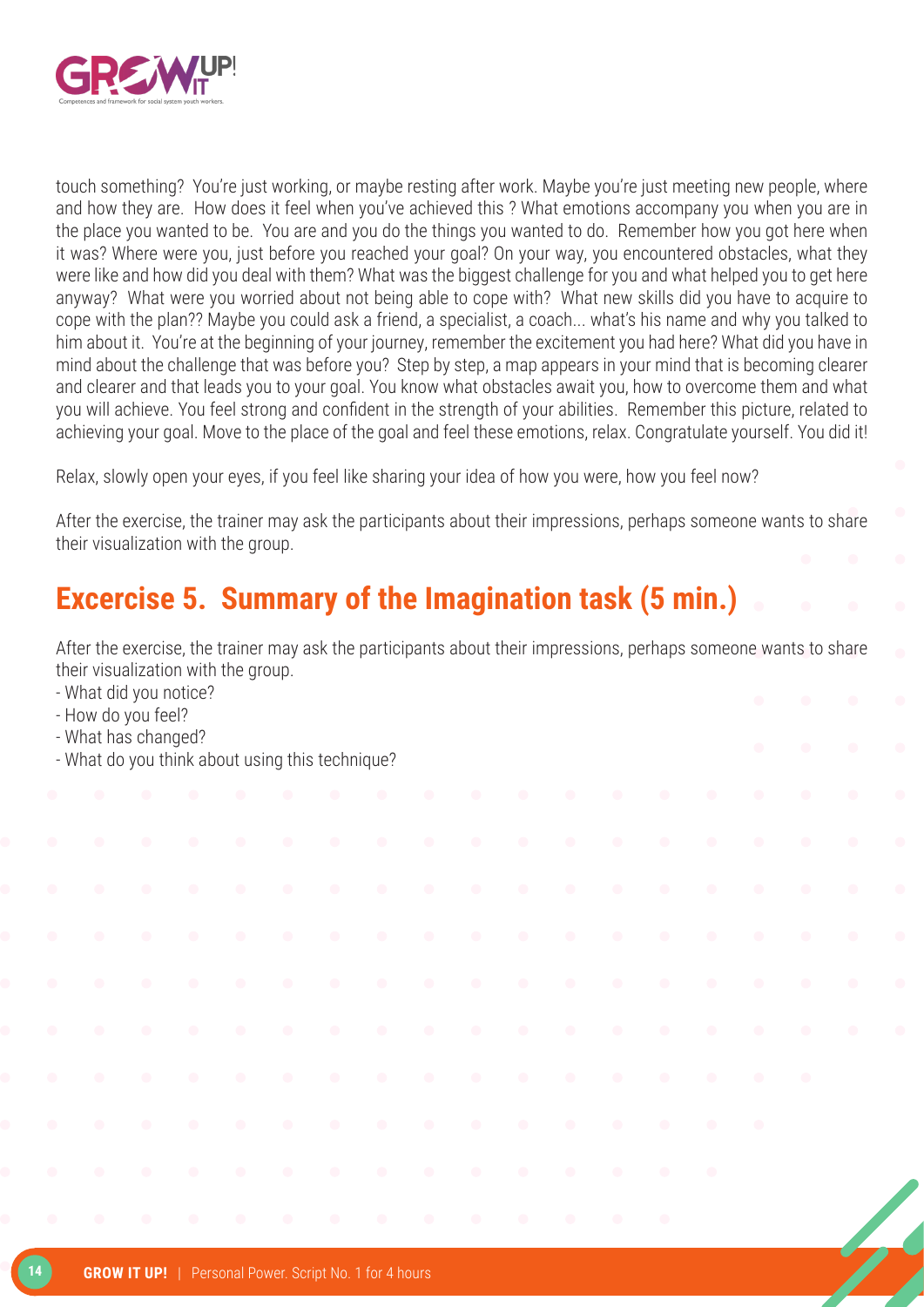

### **Ecercise 6. Time of profit, time of loss.**

Prepare a flipchart by dividing the card into four parts with a marker. Invite participants to discuss the profits and losses from leaving school and going abroad to work.

The group may include people struggling with drug, alcohol or nicotine addiction. Do not judge. Suggest that participants also address their life, health including drugs and family and social relationships..

| ADVANTAGES OF REMAINING IN THE CURRENT<br><b>SITUATION</b> | <b>DISADVANTAGES OF REMAINING IN THE CURRENT</b><br><b>SITUATION</b> |
|------------------------------------------------------------|----------------------------------------------------------------------|
|                                                            |                                                                      |
|                                                            |                                                                      |
| ADVANTAGES OF CHANGING THE EXISTING<br><b>SITUATION</b>    | <b>DISADVANTAGES OF CHANGING THE EXISTING</b><br><b>SITUATION</b>    |
|                                                            |                                                                      |
|                                                            |                                                                      |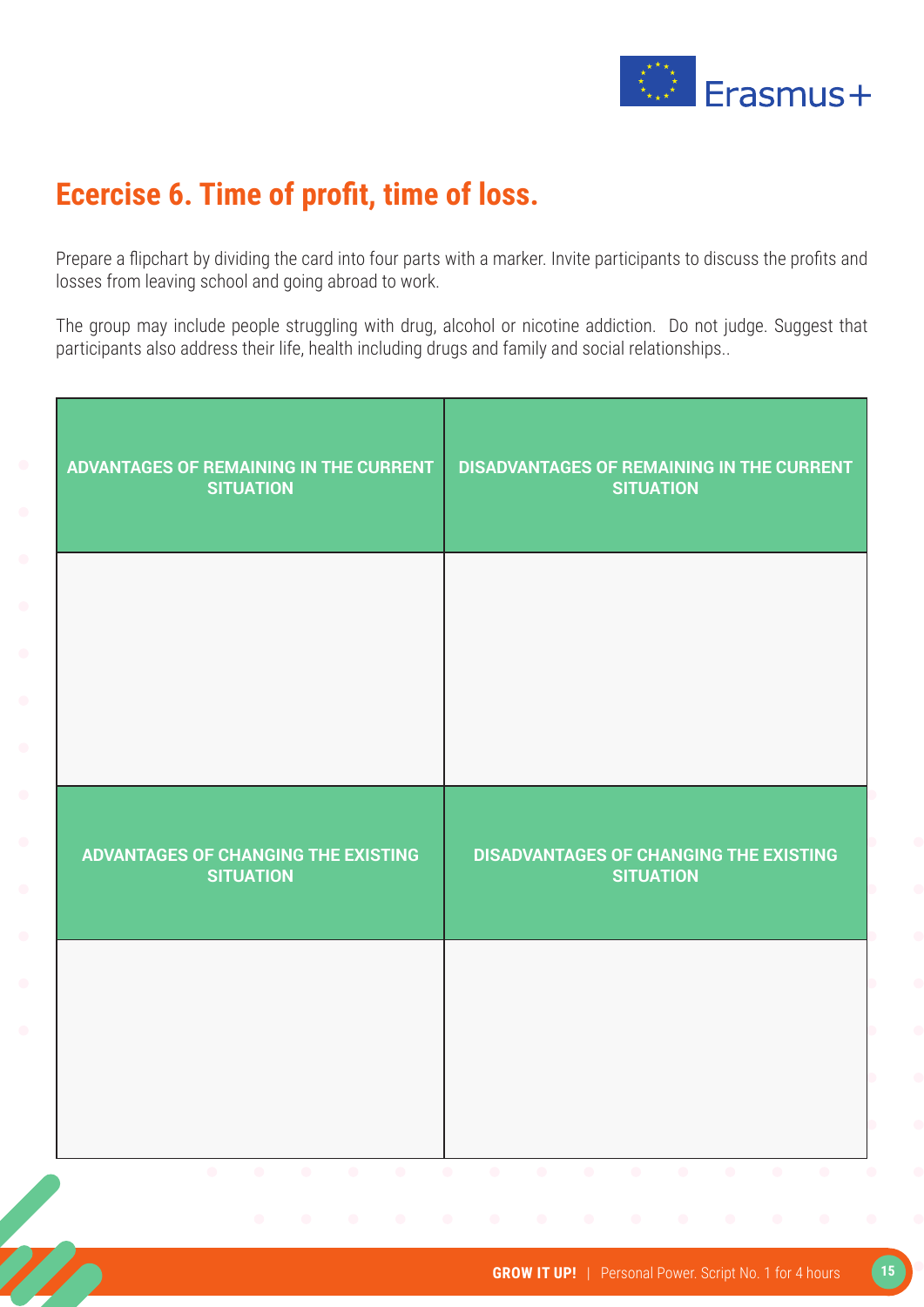

### **Excercise 7. Lost target**

We set a goal, take a direction and think that nothing and no one can make it harder for us to achieve it. Unfortunately, such an assumption may lead us astray. This attention and self-monitoring is a fuse to get out of port A and reach port B. The leader gives out work cards and then reads the commands. He makes sure that the question is understood, explains if necessary.

Work card 4

Now, I ask you to think and choose your trait, it can also be the attitude, the behaviour you want to change, while knowing that this change will have a clear impact on your achievement of your goal.

1. What you wanna change?

2. What role does this feature, attitude or situation play in your past and everyday life?

3. Today you have the opportunity to look at what you want to change. Think about it for a moment and write down below how you can devote more attention to the effort you make here and now to increase your chances of achieving your goal by changing the feature, attitude, behavior you mentioned in point 1 of this task.

| $\mathbb{R}$ , and a set of the set of the set of the set of the set of the set of the set of the set of the set of the set of the set of the set of the set of the set of the set of the set of the set of the set of the set of |  |  |  |  |  |  |  |  |
|-----------------------------------------------------------------------------------------------------------------------------------------------------------------------------------------------------------------------------------|--|--|--|--|--|--|--|--|
| <b>If you can be a set of the second contract of the set of the set of the set of the set of the set of the set of</b>                                                                                                            |  |  |  |  |  |  |  |  |
| $\mathbf{C}$ and the state of the state of the state of the state $\mathbf{C}$ is a state of the state of the state of the state $\mathbf{C}$                                                                                     |  |  |  |  |  |  |  |  |
| de la caractería de la caractería de la caractería de la caractería de la caractería de la caractería de la ca                                                                                                                    |  |  |  |  |  |  |  |  |
| al a concernation and a concernation and a series of the series of the series of the series of the series of t                                                                                                                    |  |  |  |  |  |  |  |  |
| .                                                                                                                                                                                                                                 |  |  |  |  |  |  |  |  |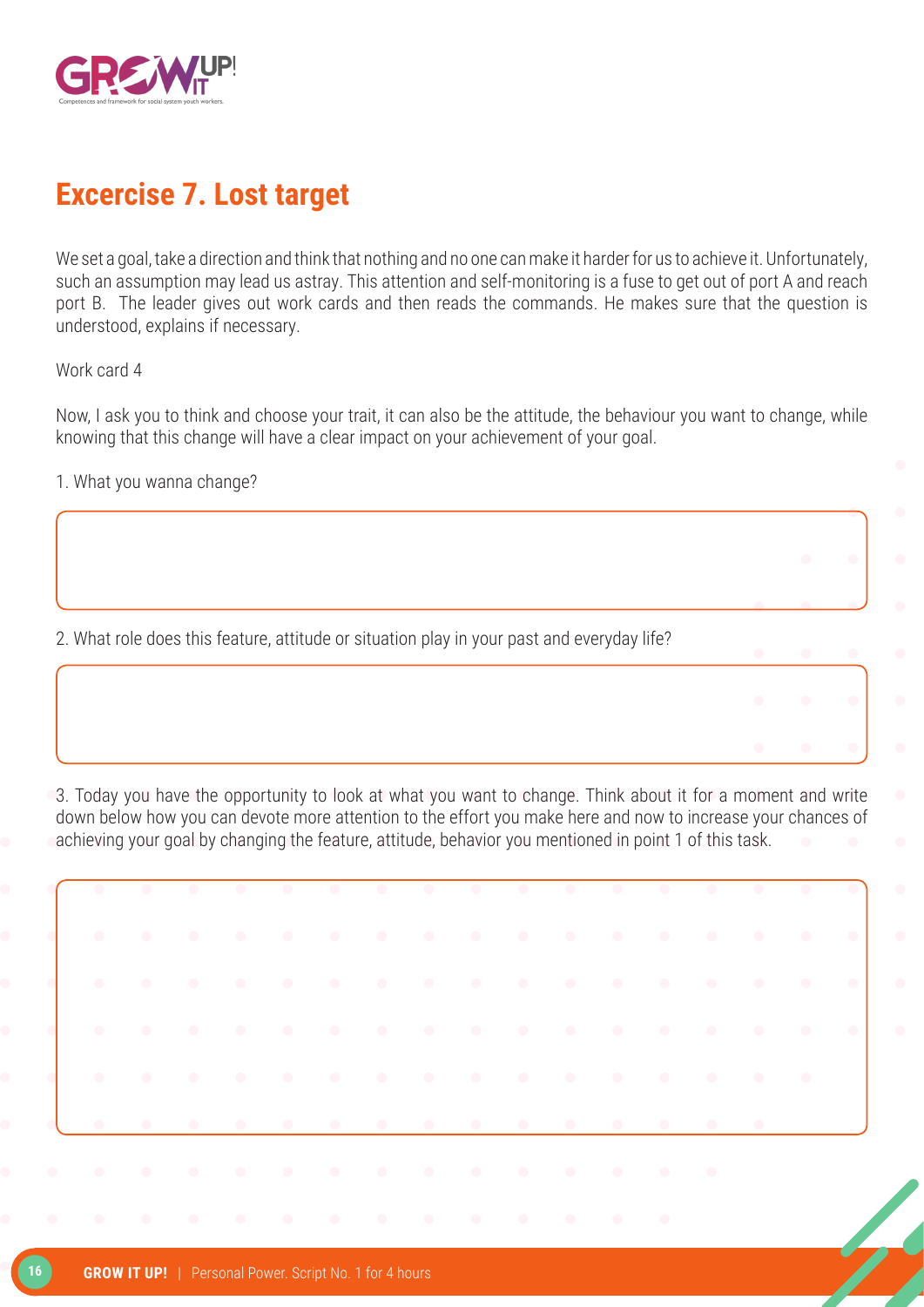### **Ecercise 8. Good plan (5 min.)**

The leader distributes small cards and pens. He asks the participants to speak and write down on the paper one by one the single actions connected with the plan and the realization of the intended goal. The presenter divides the flipchart into four columns, drawing vertical lines on it. He writes down in the column one by one WHAT IS IMPORTANT, WHO/CO HELP, SAFETY ZONE, WHEN TO IMPLEMENTATE

| <b>WHAT IS IMPORTANT</b> | <b>WHO/WHAT HELP YOU</b> | <b>SAFETY ZONE</b> | <b>WHEN TO REALIZE</b> |
|--------------------------|--------------------------|--------------------|------------------------|
|                          |                          |                    |                        |
|                          |                          |                    |                        |
|                          |                          |                    |                        |
|                          |                          |                    |                        |
|                          |                          |                    |                        |
|                          |                          |                    |                        |

### **IV. Completion (20 min.)**

The the trainer asks the participants to sit in a circle and everyone answers the question:

- What are you going out with? What's your plan?
- Would you like to thank someone for something
- Diploma awarding

m

- Evaluation questionnaires

At the end of the participants' speech, the presenter thanks you for your participation.

in the workshop. After all the sentences for the end of the programme have been completed, the trainer asks to fill in evaluation questionnaires. After the questionnaires are taken, the tutor hands out diplomas.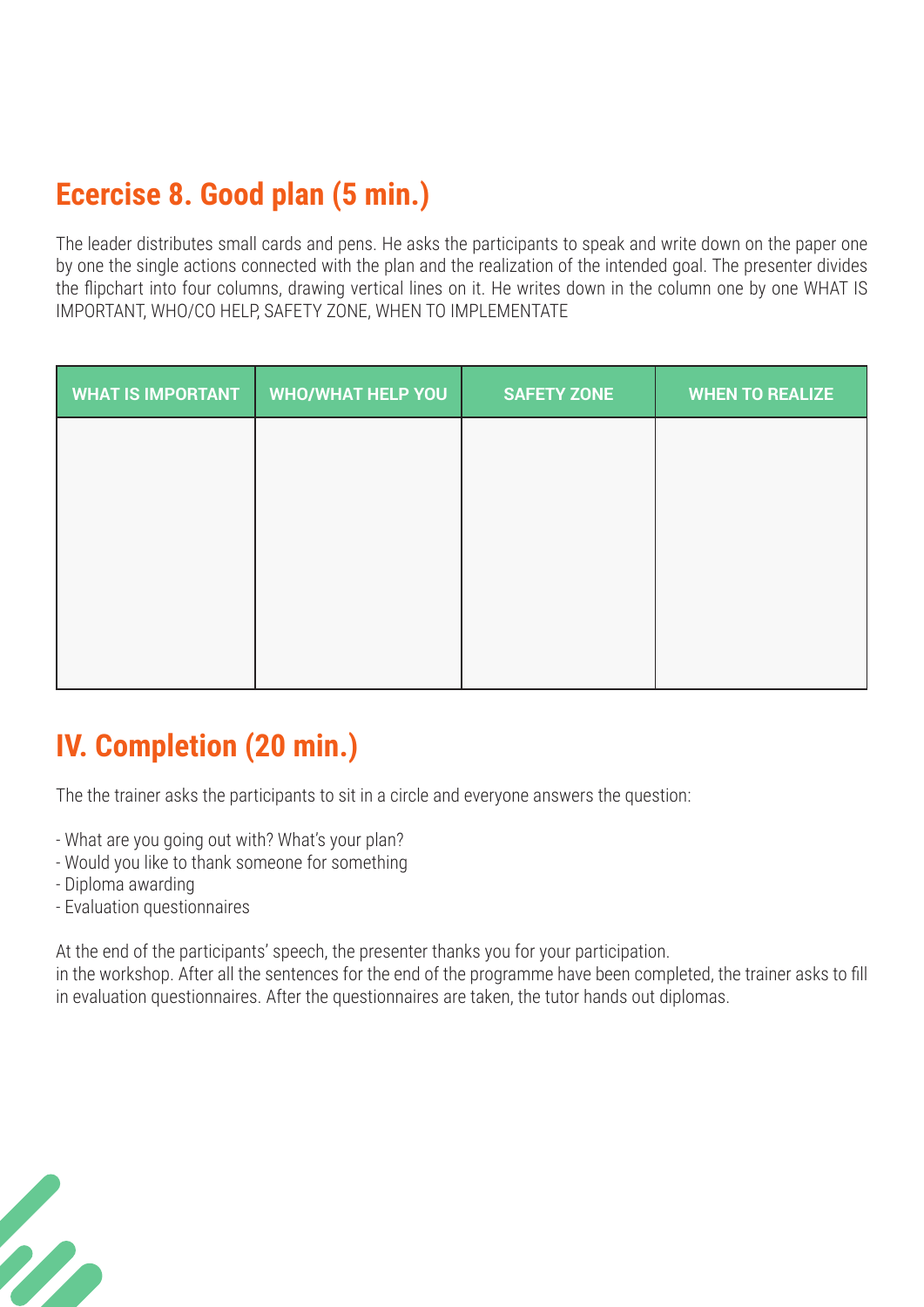

#### **EVALUATION SURVEY**

#### **Interview "Get to know yourself"**

Dear Participant/Dear Participant,

We hope that the workshop was interesting for you and you could learn many interesting things. We want to receive feedback from you, so we will be very grateful for your time and for completing the questionnaire below.

The questionnaire is anonymous.

1. Did the workshop provide you with useful tips and techniques on how to deal with and analyze the situation in relation to decision-making about your working life and its stages?

|      | Definitely yes                                                                                                                                                             |                | Rather yes |           | Rather no |           | Definitely no |  |
|------|----------------------------------------------------------------------------------------------------------------------------------------------------------------------------|----------------|------------|-----------|-----------|-----------|---------------|--|
| 2.3. | did the workshop provide you with useful tips and techniques on how to deal with and analyse the situation<br>in connection with making decisions about your working life? |                |            |           |           |           |               |  |
|      | Definitely yes                                                                                                                                                             |                | Rather yes |           | Rather no |           | Definitely no |  |
|      | 3. Do you feel that after this workshop you have more influence and chances to achieve your goals?                                                                         |                |            |           |           |           |               |  |
|      |                                                                                                                                                                            |                |            |           |           |           |               |  |
|      | Definitely yes                                                                                                                                                             |                | Rather yes |           | Rather no |           | Definitely no |  |
|      | 4. Which part of the workshop did you like the most and why?                                                                                                               |                |            |           |           |           |               |  |
|      |                                                                                                                                                                            |                |            |           | $\bullet$ | $\bullet$ |               |  |
|      |                                                                                                                                                                            |                |            |           |           |           |               |  |
|      | 5. Was the topic of the workshop interesting for you?                                                                                                                      |                |            |           |           |           |               |  |
|      | <b>YES</b>                                                                                                                                                                 | N <sub>O</sub> |            | $\bullet$ | $\bullet$ | $\bullet$ |               |  |
|      |                                                                                                                                                                            |                |            |           |           |           |               |  |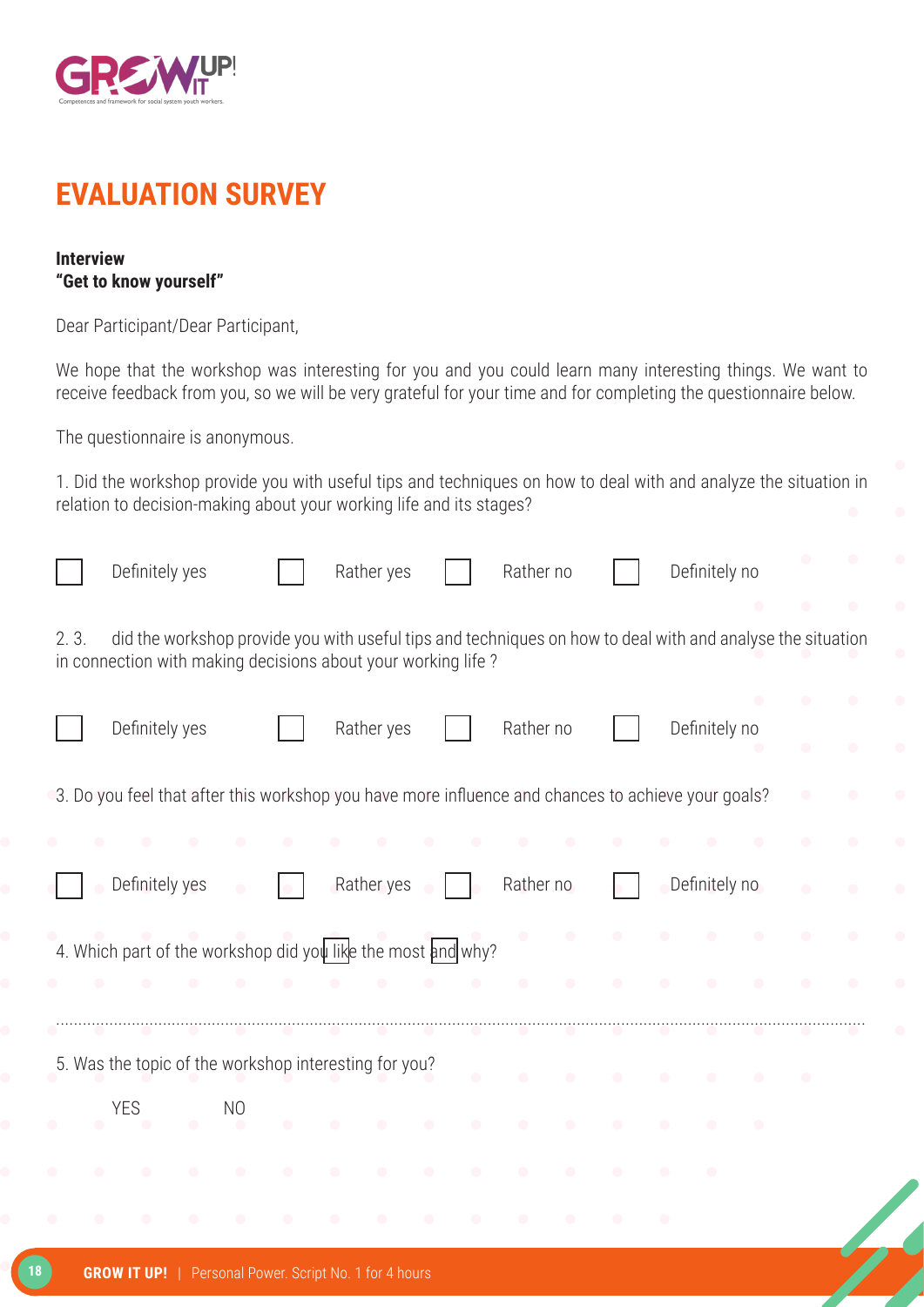

|  |  |  |  | 6. If YES, please list the topics that would be interesting for you. |  |
|--|--|--|--|----------------------------------------------------------------------|--|
|  |  |  |  |                                                                      |  |

7. Additional commentary

Thank you for completing the questionnaires!